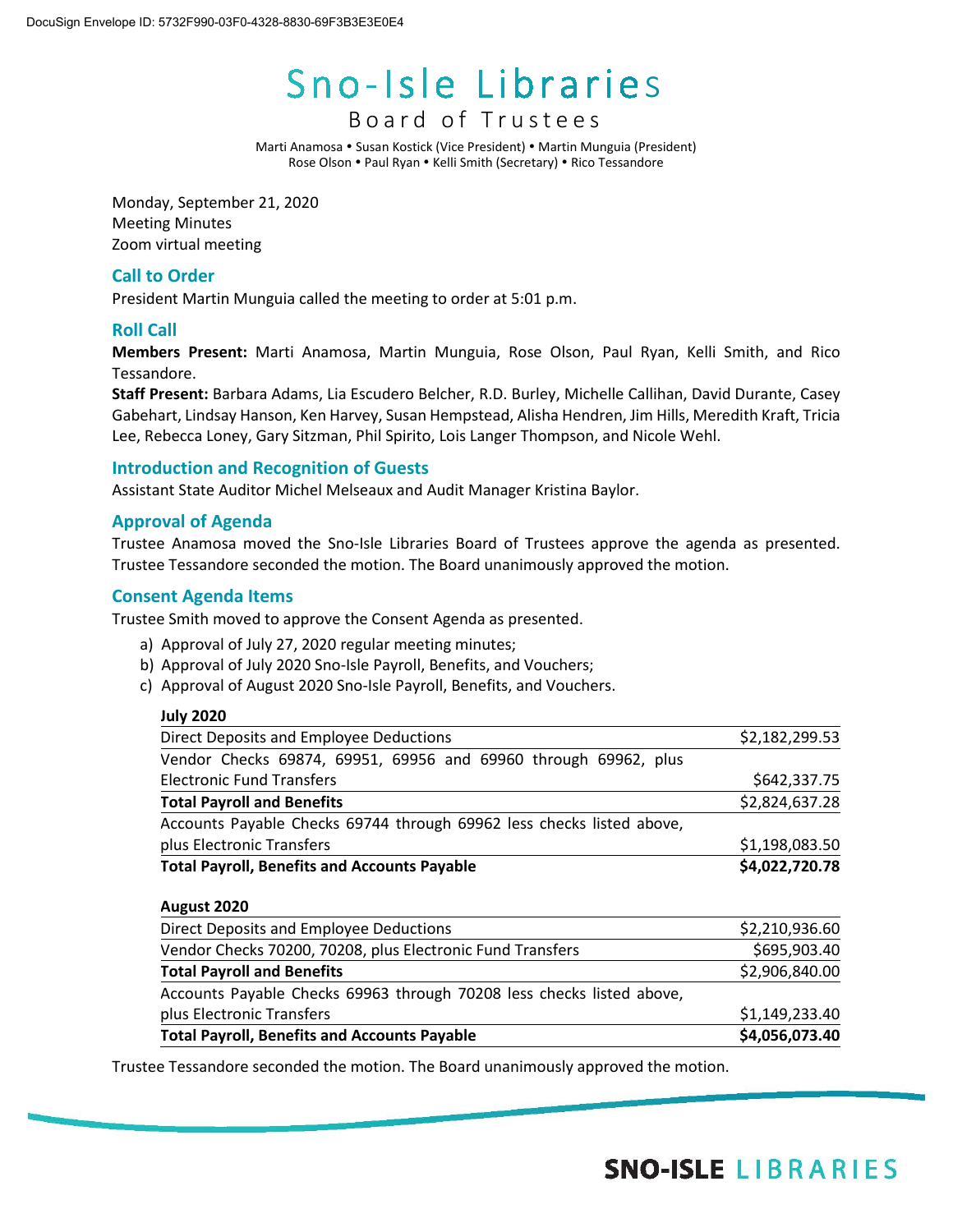There was no public comment.

#### **Communications to the Board**

There were no communications to the Board.

#### **Washington State Auditor**

#### **Exit Conference**

Audit Manager Kristina Baylor and Assistant State Auditor Michel Melseaux shared the results of Sno-Isle Libraries' annual audit.

The two audits performed were:

- **Accountability audit** for January for January 1, 2018 through December 31, 2019 and;
- **Financial statement** audit for January 1, 2019 through December 31, 2019.

The auditors found that in these areas the "district operations complied, in all material respects, with applicable state laws, regulations, and its own policies, and provided adequate controls over the safeguarding of public resources."

#### **Executive Director's Report**

#### **Website Update**

Granite Falls Library Manager Michelle Callihan presented the Board with a preview of the new Sno-Isle Libraries website. The new design aligns the website with one of Sno-Isle Libraries' strategic goals to "create inspiring spaces so that customers and staff experience spaces that are welcoming, inclusive, easyto-use, and support current and emerging library use."

Michelle thanked the BiblioWeb Implementation Team for their work on the website update. The Team included: Marketing Specialist Justine Easley, IT Enterprise Systems Manager Casey Gabehart, and Electronic Resources Librarian Michael Hawkins.

#### **Declaration of Emergency**

Executive Director Thompson directed the Board to the declaration of emergency memo in the September board packet.

There were two emergency declarations to report:

1. Mukilteo Library Broken Glass Pane

On September 11, 2020 the Mukilteo Library reported a broken pane of glass in the Teen area of the library. Due to public safety concerns and potential for further damage, David Durante declared the situation an emergency. The broken glass was cleaned up, the window was boarded shut, and repairs have been scheduled.

2. Mariner Library Broken Glass Pane

On September 12, 2020 the Mariner Library reported a broken pane of glass in the library storefront. Due to public safety concerns and potential for further damage, David Durante declared the situation an emergency. The broken glass was cleaned up, the window was boarded shut, and repairs have been scheduled.

The following purchase orders were approved during the declared emergencies but not competitively bid:

|  | a. EN-16968 Bud Barton Glass | \$3480.75 |
|--|------------------------------|-----------|
|  | b. EN-16969 Bud Barton Glass | \$2044.61 |

# **SNO-ISLE LIBRARIES**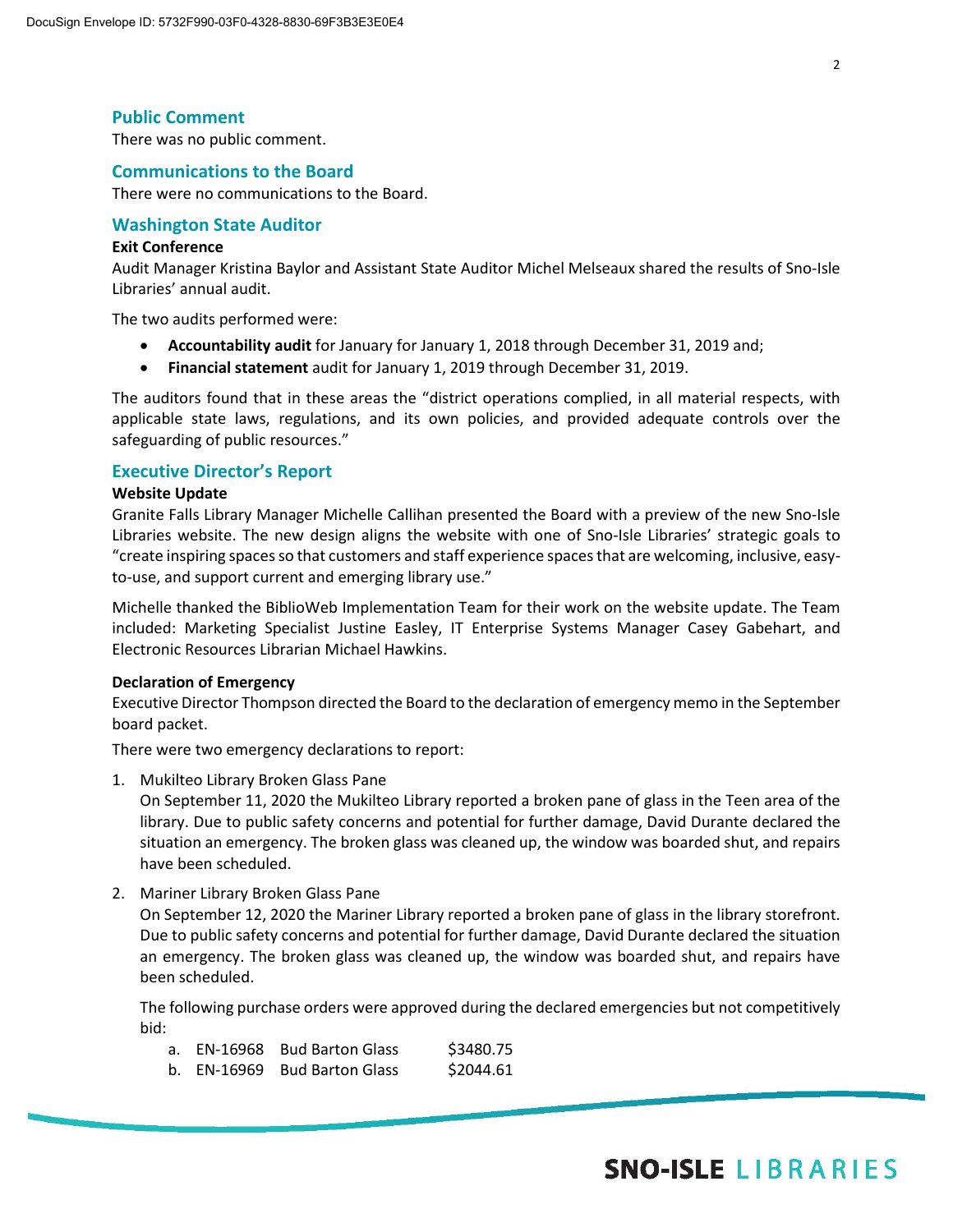#### **Human Resources update**

Executive Director Thompson announced Communications Director Ken Harvey's retirement on October 30, 2020.

#### **Library updates and collaborations**

Executive Director Thompson reported on the following Library updates:

#### National Medal for Museum and Library Service

Congresswoman Pramila Jayapal has nominated Sno-Isle Libraries for the 2021 National Medal for Museum and Library Service.

*The National Medal for Museum and Library Service is the nation's highest honor for institutions that make significant and exceptional contributions to their communities. Since 1994, IMLS has presented the award to institutions that demonstrate extraordinary and innovative approaches to community service.*

Winners will be announced in the spring of 2021.

#### Facebook livestream roundtable

On October 6, Executive Director Thompson will join Congressman Rick Larson and representatives from both the Library of Congress and the Smithsonian Institution in a Facebook livestream roundtable. The event is an opportunity for constituents to learn about the distance learning resources available to them as they navigate the remote school year.

#### Issues That Matter

Executive Director Thompson informed the Board that Sno-Isle Libraries' Issues that Matter forums will resume this fall and will focus on mental health. Issues That Matter forums were created to encourage community conversations on high-profile topics.

#### TEDxSno-IsleLibraries

Executive Director Thompson thanked all of the staff involved in successfully moving TEDxSno-IsleLibraries to a digital platform. The Trustees will receive a full update at the October Board meeting.

A reunion event will be held for both past and present TEDxSno-IsleLibraries participants on October 27, 2020.

#### Continuity of Operations Plan

Director of Technical Services Rebecca Loney and Administrative Director Gary Sitzman are working on a request for proposals for a Continuity of Operations.

#### Lake Stevens Library

Trustee Ryan updated the Board on recent developments with the Lake Stevens Library. The city of Lake Stevens has expressed interest in having the Lake Stevens Library move from the existing location in May of 2021. Sno-Isle Libraries and the City of Lake Stevens are discussing relocation options.

Executive Director Thompson thanked Assistant Director of Facilities R.D. Burley, Lake Stevens Library Manager Lindsay Hanson, Assistant Director of Strategic Relations Susan Hempstead, District Manager Chy Ross, and Administrative Director Gary Sitzman for their work on the relocation of the current Lake Stevens Library and proposed future location.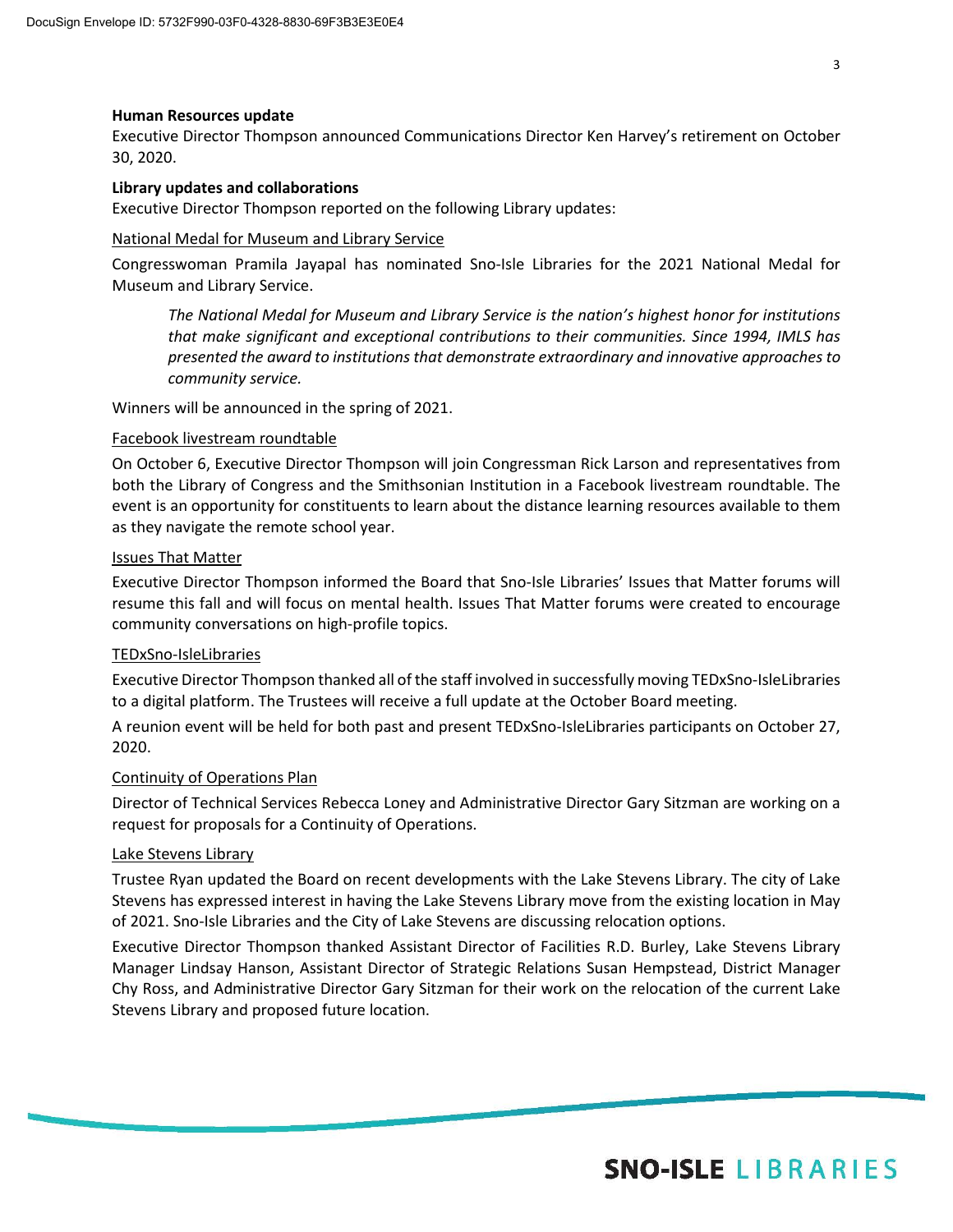#### **Unfinished Business**

#### **Board of Trustees policies**

Trustee Anamosa introduced both the updated Donation Policy and the Site Selection Policy.

Trustee Anamosa moved the Sno-Isle Libraries Board of Trustees approve the following policies as presented:

- i) Donation Policy
- ii) Site Selection Policy

Trustee Smith seconded the motion. The Board unanimously approved the motion.

#### **New Business**

There was no new business.

#### **President, Trustee Committees, and Foundation Representative Reports**

#### **President's report**

President Munguia reported on the September Executive Committee meeting. The meeting discussion focused on key strategies for Sno-Isle Libraries moving forward.

The strategies are guided by Sno-Isle Libraries' organizational goals:

- Make near-term decisions that position the Library to respond to emerging trends and build financial stability in the long-term.
- Connect with the community to understand and support their priorities.
- Adapt current and adopt new services that respond to emerging trends, reach additional customers, and are easy to access.
- Invest in future focused library services and infrastructure.

#### **Trustee Selection Committee**

Trustee Smith announced that there were six applicants for the trustee vacancy that will be left by Trustee Anamosa at the end of 2020. Interviews for the position are scheduled to conclude in October.

#### **Strategic Planning and Finance Committee – Preliminary 2021 Budget**

Assistant Director of Administrative Services Alisha Hendren, Administrative Director Sitzman, and Accounting Manager Nicole Wehl provided the Board with a summary of the preliminary 2021 operating budget.

The first of two required public hearings on the 2021 proposed budget will take place during the October 26 board meeting.

#### **Foundation Board Representative**

Trustee Olson informed the Board of recent changes to the Foundation Board.

The new Foundation Board of Directors are:

- **Luke Distelhorst**, President
- **Jackie DeFazio**, Vice President
- **\*** Kim Drury, Secretary
- **Randy Yates**, Treasurer

Recruitment of new members continues to be a focus of the Foundation Board.

4